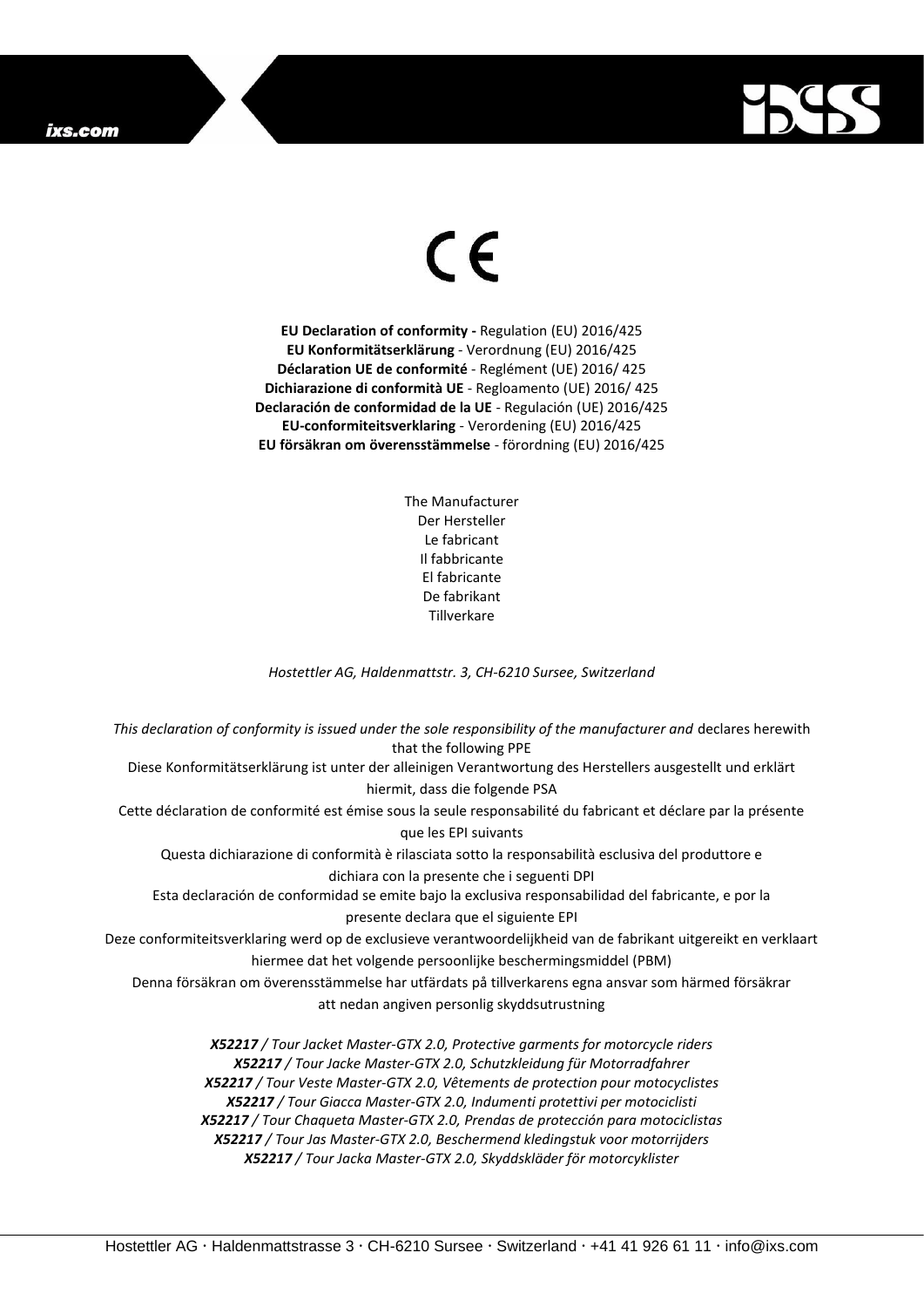



has undergone the EU-type examination conformity assessment procedure (module B) performed by the Notified Body, IDIADA AUTOMOTIVE TECHNOLOGY, S.A. (OC.0164), P. I. L'ALBORNAR, E-43710 Santa Olivia (Tarragona – Spain), which has issued the EU Type Examination Certificate No. MT21070106.

and is compliant with the following Standard: EN 17092-3:2020 (AA)

## das EU-Baumusterprüfungs-Konformitätsbewertungsverfahren durchlaufen hat (Modul B), durchgeführt von der benannten Stelle, IDIADA AUTOMOTIVE TECHNOLOGY, S.A. (OC.0164), P. I. L'ALBORNAR, E-43710 Santa Olivia (Tarragona – Spanien), die die EU-Baumusterprüfbescheinigung Nr. MT21070106 ausgestellt hat.

und entspricht der folgenden Norm: EN 17092-3:2020 (AA)

a subi la procédure d'évaluation de la conformité pour l'examen de type UE (module B) réalisée par l'organisme notifié, IDIADA AUTOMOTIVE TECHNOLOGY, S.A. (OC.0164), P. I. L'ALBORNAR, E-43710 Santa Olivia (Tarragona – Espagne), qui a délivré le certificat d'examen de type UE n°. MT21070106

Et est conforme à la norme suivante: EN 17092-3:2020 (AA)

è stato sottoposto alla procedura di valutazione della conformità dell'esame UE del tipo (modulo B) eseguita dall'organismo notificato, IDIADA AUTOMOTIVE TECHNOLOGY, S.A. (OC.0164), P. I. L'ALBORNAR, E-43710 Santa Olivia (Tarragona – Spagna), che ha rilasciato il certificato di esame UE del tipo n. MT21070106.

Ed è conforme alla seguente norma: EN 17092-3:2020 (AA)

ha sido sometido al procedimiento de evaluación de conformidad del examen de tipo UE (módulo B) realizado por el organismo notificado, IDIADA AUTOMOTIVE TECHNOLOGY, S.A. (OC.0164), P. I. L'ALBORNAR, E-43710 Santa Olivia (Tarragona – España), que ha emitido el certificado de examen UE de tipo no. MT21070106.

Y cumple con el siguiente estándar: EN 17092-3:2020 (AA)

de EG-typekeuring-conformiteitsbeoordelingsprocedure doorlopen (module B) heeft,uitgevoerd door de aangemelde instantie IDIADA AUTOMOTIVE TECHNOLOGY, S.A. (OC.0164), P. I. L'ALBORNAR, E-43710 Santa Olivia (Tarragona – Spanje) die het certificaat van EG-typeonderzoek nr. MT21070106 afgegeven heeft,

en voldoet aan de volgende norm: EN 17092-3:2020 (AA)